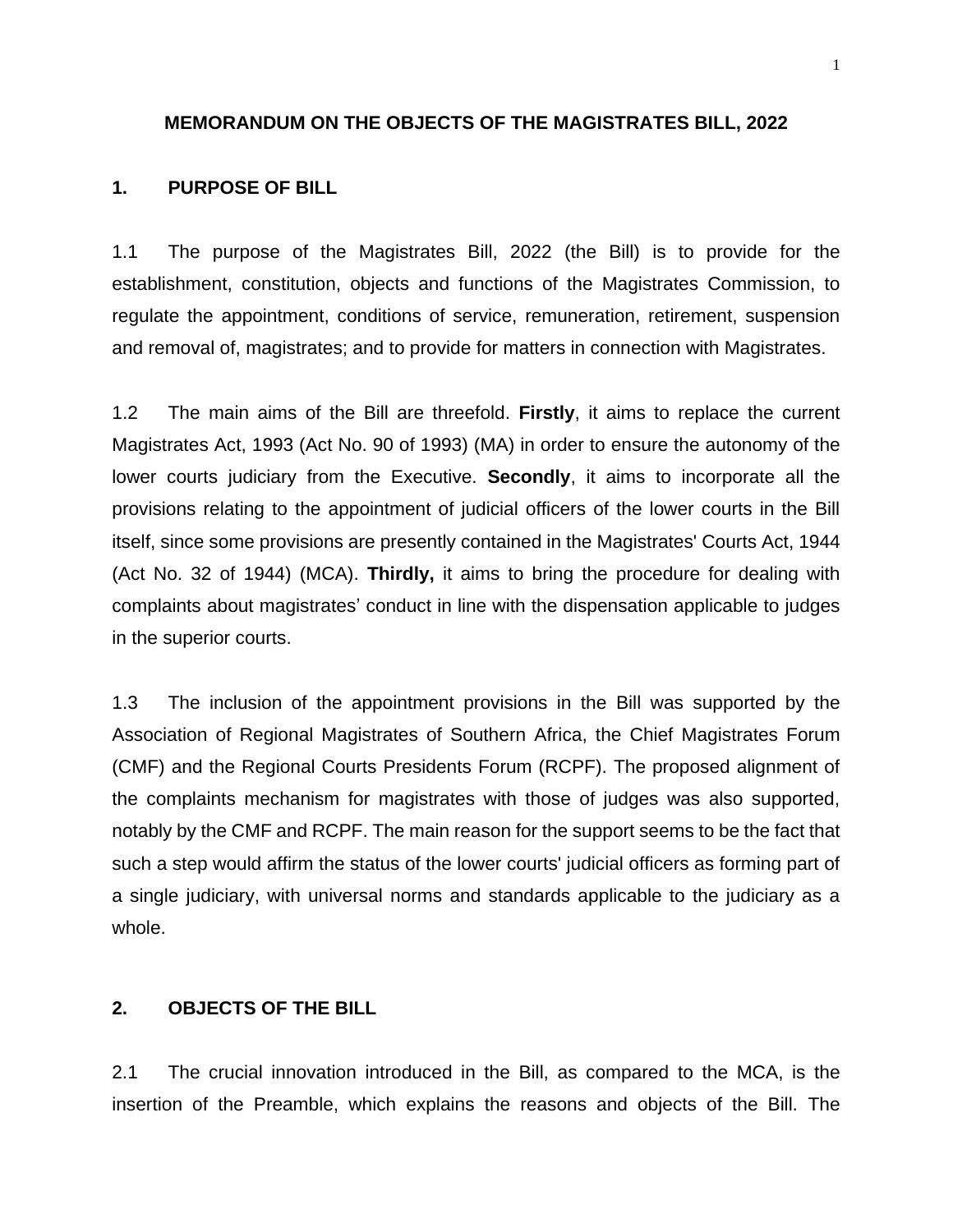definitions are set out in **clause 1** of **Chapter 1** of the Bill to facilitate the interpretation of the Bill.

2.1.1 Significant new definitions include "District Court" and "Regional Court", "head of Court" and "registrable interests". As mentioned in paragraph 1.1 above, the Bill is intended to replace the MA, which is intended to align in relevant respects with some provisions of the proposed Lower Courts Bill (the LC Bill). The LC Bill regulates the structure and functioning of the lower courts and replaces the MCA.

2.1.2 The LC Bill revises the structure of the post of magistrates and proposes the following categories of magistrates: namely, District Court magistrate, District Court senior magistrate, District Court President, Regional Court magistrate and Regional Court President.

2.1.3 The definition of "magistrate" is amended by the Bill to mean a District Court magistrate, a District Court senior magistrate or District Court President; and a Regional Court magistrate or a Regional Court President, appointed under section 10 of the Bill, and also includes an acting magistrate.

2.2 **Chapter 2** of the Bill deals with the Magistrates Commission (the Commission) and relevant provisions pertaining to the Commission. The salient features of Chapter 2, that is **clauses 2 to 9** of the Bill, can be summarised as follows:

2.2.1 **Clause 2** maintains the continued existence of the Commission, with the powers and duties conferred on or assigned to it by or under the Bill or any other law.

2.2.2 **Clause 3** is similar in most respects to section 3 of the MA, which deals with the constitution of the Commission.

2.2.2.1 A judge as chairperson of the Commission is substituted by a Judge President or Deputy Judge President of a Superior Court in sub-clause (1)*(a)*(i). The Deputy Minister or any other person designated by the Minister is made an alternate of the Minister in the Commission in sub-clause (1)*(a)*(ii) as opposed the current provision which provides for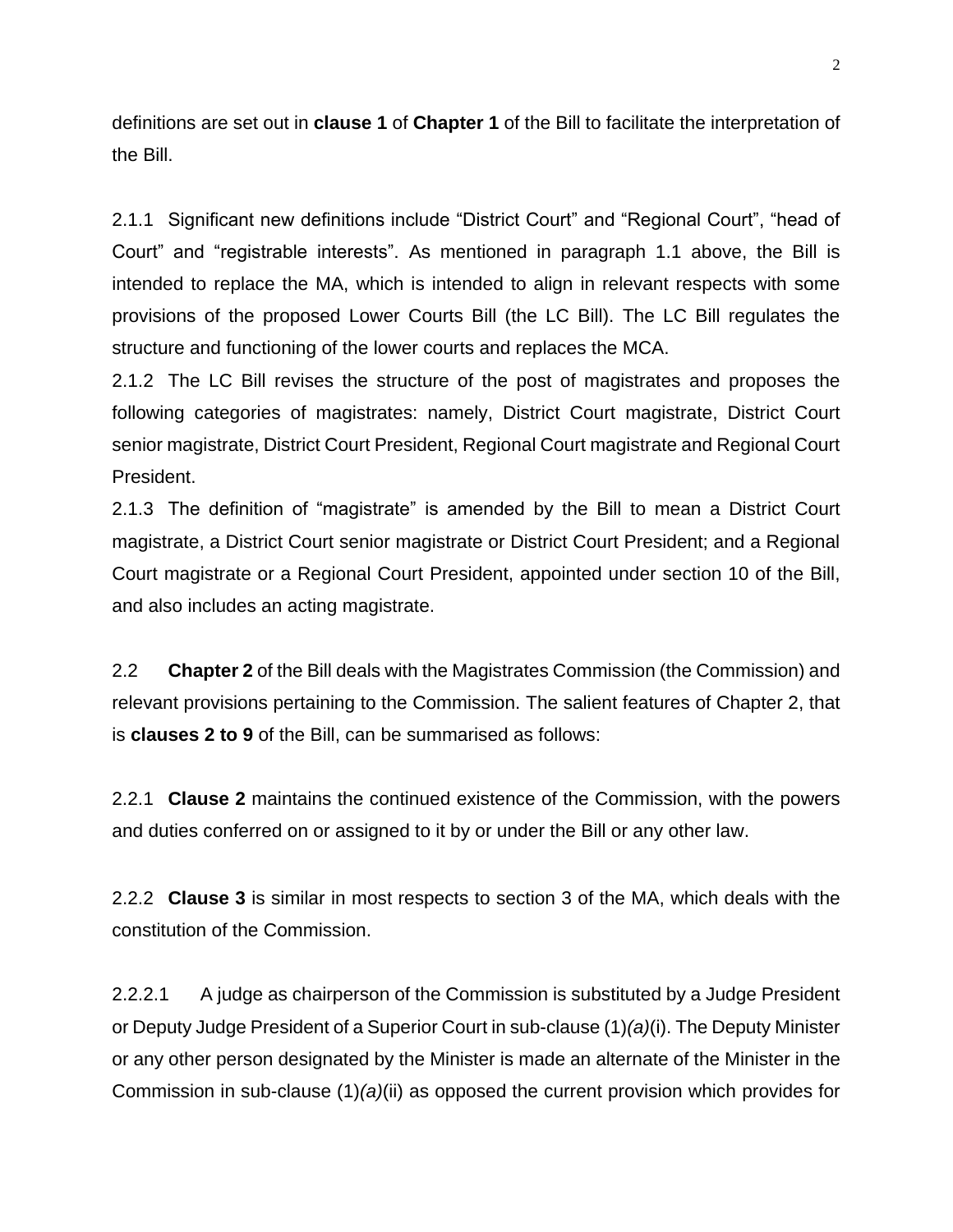"the Minister or his or her nominee". The President is substituted by the Minister in subclause (1)*(a)*(v), (vi) and (vi) as the designating authority of the Regional Court magistrate, one of the 2 District Court Presidents and one of the 2 District Court magistrates to the Commission.

2.2.2.2 The number of "fit and proper persons" appointed to the Commission by the President under sub-clause (1)*(a)*(xiii) is reduced from five to four, and the requirement to consult Cabinet in this regard is removed. When the Commission considers a matter relating to a specific Regional Court or District Court, the Head of that Court must, in terms of sub-clause (1)*(a)*(xiv), form part of the Commission, which is similar to the dispensation under the Judicial Service Commission.

2.2.2.3 Another provision similar to the dispensation under the Judicial Service Commission is inserted as clause 3(5) to provide that whenever the Commission considers any matter relating to a complaint about the conduct of a magistrate, it must sit without the members referred to in subsection (1)*(a)*(xi) and (xii).

2.2.2.4 Members referred to in subparagraphs (xi) and (xii) are: (xi) 4 persons designated by the National Assembly from amongst its members, 2 of whom must be members of the opposition parties represented in the NA, and (xii) 4 delegates of the National Council of Provinces designated by NCOP with supporting vote of at least 6 provinces.

2.2.2.5 Clause 3(6) aligns with the dispensation in the superior courts and provides that when the Commission considers any matter other than the appointment of a magistrate, it must sit without the members referred to in subsection (1)*(a)*(xi) and (xii).

2.2.3. **Clause 4** is similar to section 4 of the MA and provides for the objects of the Commission. The clause highlights and recognizes the status of magistrates as judicial officers and not as employees of State. The Commission is aimed mainly to have oversight over judicial officers in the lower courts in respect of various aspects relating to these judicial officers. The objects thereof are to—

- (a) ensure that the appointment, promotion, transfer or discharge of, or disciplinary steps against, magistrates, take place without favour or prejudice;
- (b) ensure that no influencing or victimization of magistrates takes place;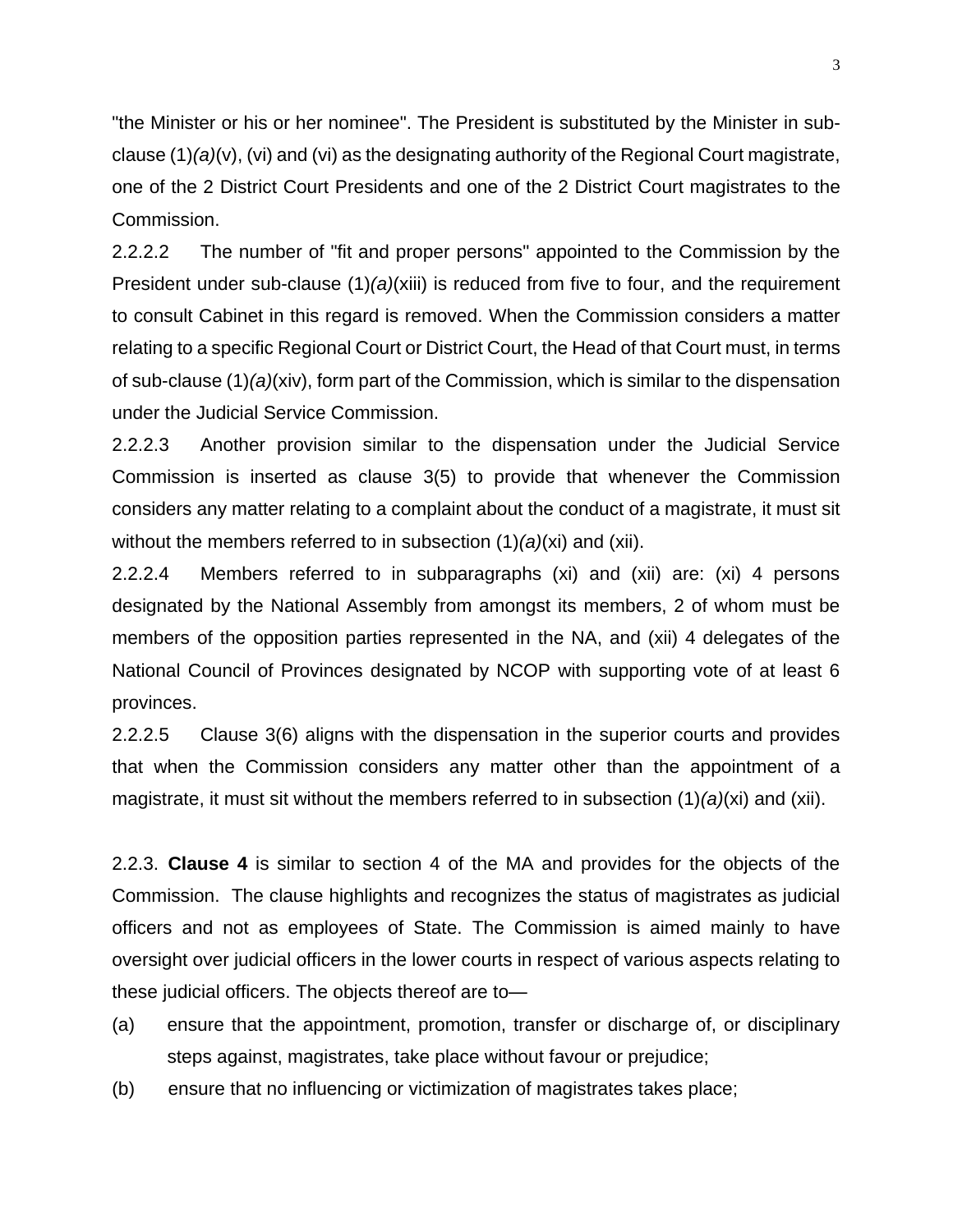- (c) endeavour to promote the continuous training of magistrates and to make recommendations in regard thereto to the Minister and the South African Judicial Education Institute;
- (d) compile a code of conduct for magistrates;
- (e) advise the Minister and to make recommendations to him or her regarding the administrative matters applicable to magistrates, including proposals regarding legislation purporting to regulate the conditions of service and relevant matters regarding magistrates, separately;
- (f) carry out investigations and make recommendations to the Minister regarding the matters mentioned in section 15(2)(provisional suspension), (3)(removal from office) and (4)(reduction or withholding of remuneration during suspension);
- (g) advise the Minister or to make recommendations to him or her regarding the requirements for appointment and the appointment of magistrates; and
- (h) advise the Minister or to make recommendations to him or her or to report to the Minister for the information of Parliament regarding any matter which, in the opinion of the Commission, is of interest for—
	- (i) the independence of the dispensing of justice; and
	- (ii) the efficiency of the administration of justice,

in the lower courts.

2.2.4 **Clause 5** is similar to section 5 of the MA and contains provisions regarding the meetings of the Commission. The Chairperson or, if not available, the Vice-Chairperson of the Commission determines the time and place of the meetings of the Commission. In the absence of both the Chairperson and the Vice-Chairperson, the majority of the members of the Commission determines the times and places of the meetings. The majority of members of the Commission constitutes a quorum of a meeting, and in the absence of both the Chairperson and the Vice-Chairperson from a meeting, the majority of the members present must elect one member to preside over the particular meeting.

2.2.5 **Clause 6**, dealing with the Committees of the Commission, is similar in most material respects to section 6 of the MA, and sub-clause (1) thereof provides that the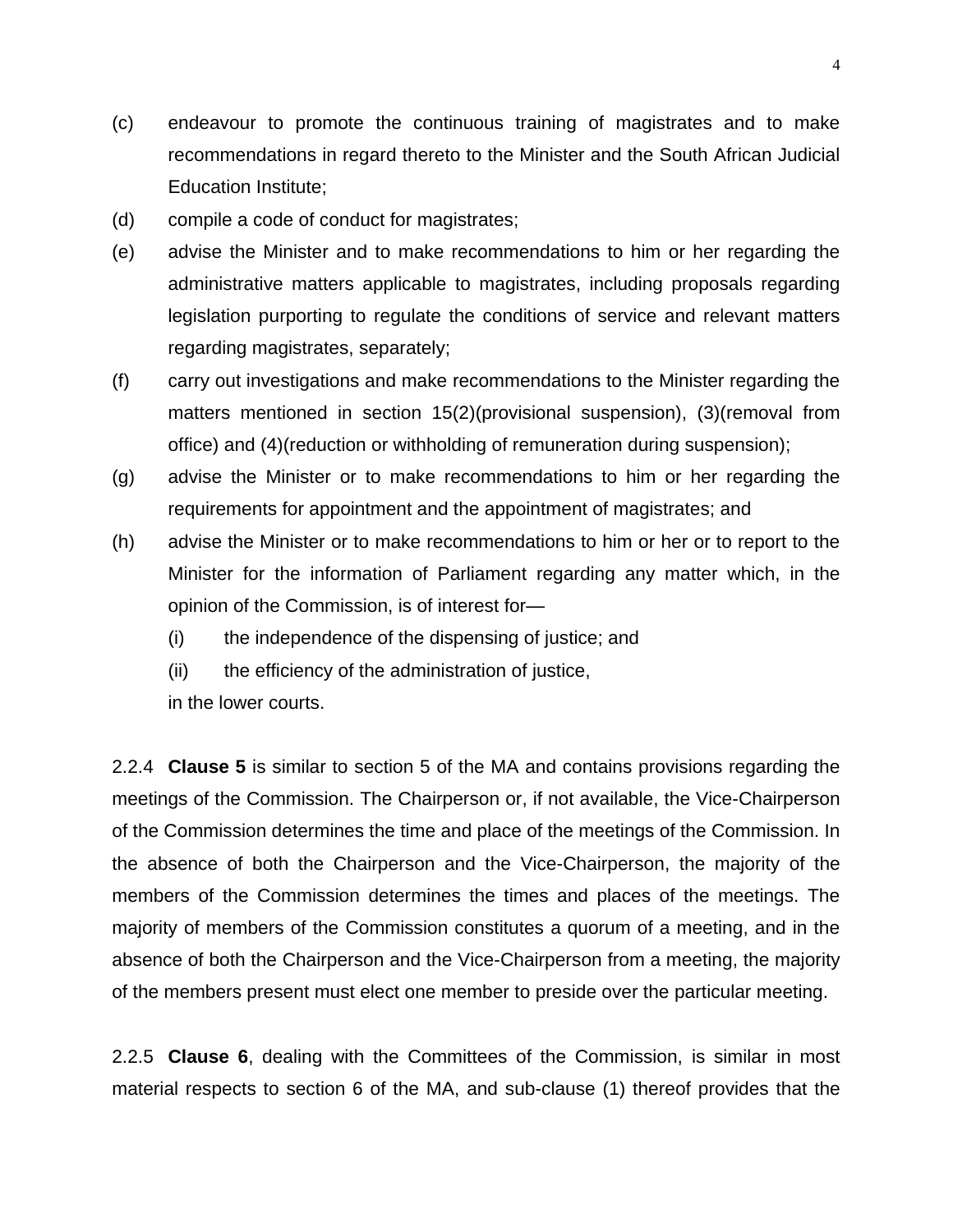Commission must establish an executive committee and may establish such other committees as the Commission may deem necessary. A new provision is inserted in subclause (1), in terms of which the Commission must establish a standing committee to deal with allegations of misconduct against magistrates. When considering a complaint relating to the conduct of the magistrate who is a member of the standing committee, the standing committee must sit without that member. The Chairperson is added as a member of the executive committee and the standing committee. It is envisaged that the establishment of a standing committee will contribute towards expediting the processing of misconduct cases. In terms of sub-clause (3), the Commission is required to designate a chairperson for every committee and, if deemed necessary, a vice-chairperson.

2.2.6 **Clause 7** is similar to section 7 of the MA, which sets out the powers and functions of the Commission.

2.2.6.1 The powers of the Commission include, *inter alia*, investigating matters that the Committee deems necessary; obtaining access to official information or documents; hearing any person or summoning any person to appear before the Commission for questioning; advising the Minister about any matter or providing him or her with a recommendation; and reporting to the Minister for the information of Parliament on any matter the Commission deems fit.

2.2.6.2 The newly inserted sub-clause (2) requires the Commission to report annually to the Minister and Parliament on matters under clause 15(2), (3) and (4) relating to the provisional suspension, removal from office or the reduction or withholding of remuneration of the magistrate who is suspended. However, other than annual reporting contemplated in sub-clause (2) the Commission is required to report, under sub-clause (1)*(f)*, to the Minister for the information of Parliament on any matter the Commission deems fit. The latter report must be tabled in Parliament by the Minister within 14 days after it was presented to him or her, if Parliament is then in session, or, if not then in session, within 14 days after the commencement of its next ensuing session.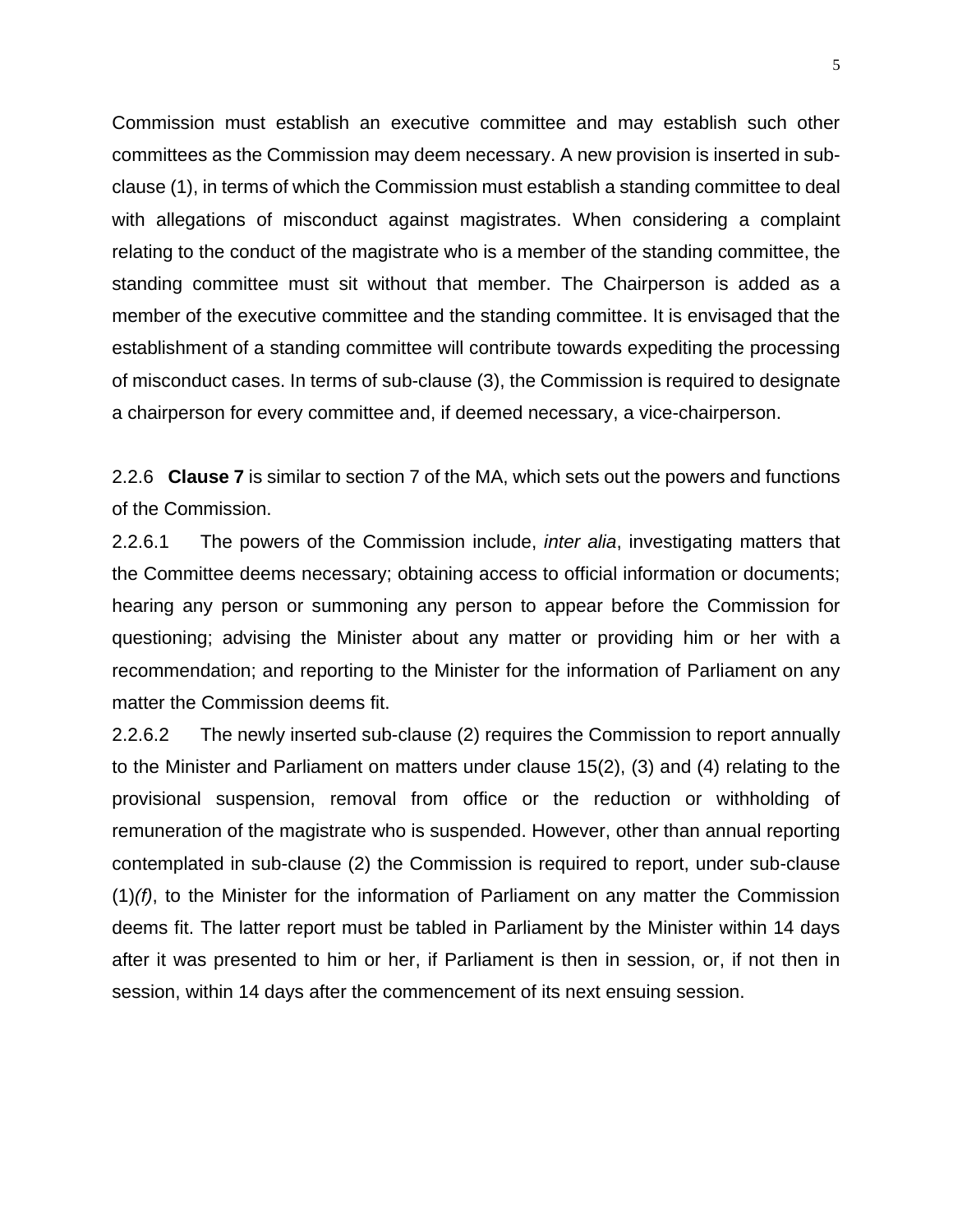2.2.7 **Clause 8** is similar to section 8 of the MA, and contains provisions regarding the remuneration, travelling and subsistence expenses of the different categories of members of the Commission.

2.2.7.1 In terms of sub-clause (1) the Minister with the concurrence of the Minister of Finance determines payment of the allowances for travelling and subsistence expenses incurred by the Chairperson of the Commission or a member of a committee who is a judge or a member of the Commission designated in terms of section 3(1)*(a)*(xi) (NA members), (xii) (NCOP members) or (xiii) (President's appointees), which expenses were incurred in the performance of their functions in terms of the Bill.

2.2.7.2 However, the Minister determines by notice in the *Gazette* with the concurrence of the Minister of Finance payment of such remuneration, allowances for travelling and subsistence expenses incurred by a member of the Commission or a committee who is not a judge or a magistrate, or a member of the Commission designated in terms of section 3(1)*(a)*(xi), (xii) or (xiii), or who is not subject to the laws governing the public service, in the performance of their functions in terms of the Bill.

2.2.8 **Clause 9** lays down provisions relating to the Secretary and staff of the Commission. In terms of sub-clause (1) the work incidental to the performance by the Commission of its functions must be performed by officials appointed in terms of the laws governing the public service, but one of these officials must be appointed as the Secretary of the Commission by the Minister, in consultation with the Commission. The Secretary performs his or her functions under the control and direction of the Chairperson, performs the functions of the Registrar of registrable interests and generally performs such administrative tasks related to the work of the Commission as may be directed by the Chairperson from time to time.

2.3 **Chapter 3** deals with appointment, conditions of service, remuneration, retirement, suspension and removal of magistrate. The salient features of Chapter 3, being **clauses 10 to 18** of the Bill, can be summarised as follows: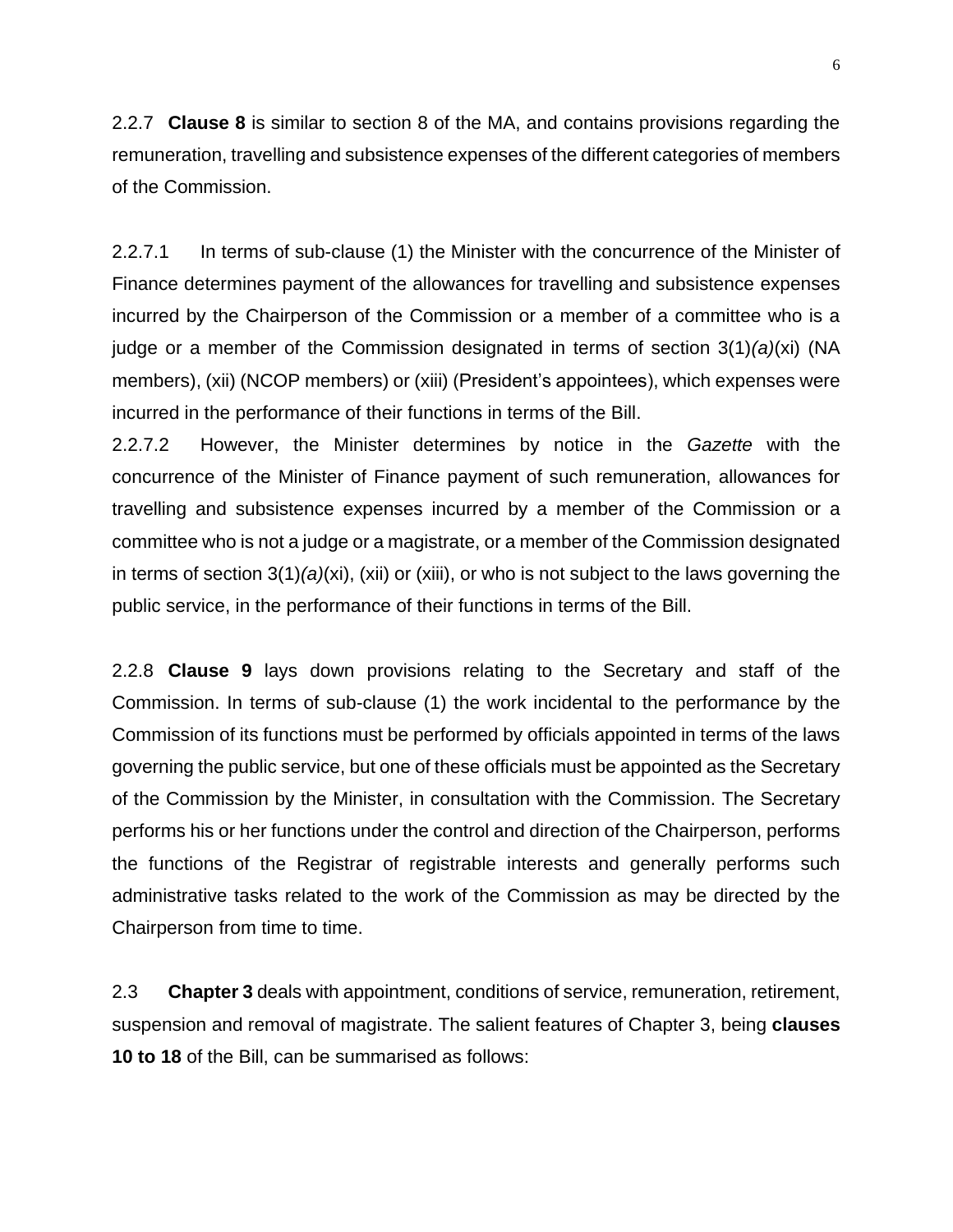2.3.1 **Clause 10** is based on section 10 of the MA, dealing with the appointment of magistrates, but the references to the specific posts of magistrates are new, namely: District Court magistrates, District Court senior magistrates, District Court Presidents, Regional Court magistrates and Regional Court Presidents. The Minister must, after consultation with the Commission, and in accordance with the provisions of the LC Bill, appoint appropriately qualified South African citizens who are fit and proper persons to these posts.

2.3.2 **Clause 11** deals with acting appointments.

2.3.2.1 In terms of sub-clause (1) the Minister may appoint any appropriately qualified and fit and proper person to act in the place of any magistrate who is not available, or in any vacant office of a magistrate or as a magistrate in addition to the judicial establishment of any lower court. Acting appointments must be made where the case load justifies such appointment and with due regard to the financial and resource implications.

2.3.2.2 Sub-clause (2), which follows the approach in section 175(2) of the Constitution relating to acting judges, provides that before making an acting appointment to any court, the Minister must consult with the Head of the Court in question or, if the acting appointment relates to a Head of a Court, the Minister must consult with the Judge President of the Division of the High Court having jurisdiction over that court.

2.3.2.3 Sub-clause (3) empowers a Head of Court to temporarily appoint any competent person in the place of the magistrate whenever a magistrate of the Court in question is for any reason unavailable to carry out the functions of his or her office, and to do so in consultation with the Minister or an officer in the public service designated by the Minister. Such an appointment remains valid for the duration of the unavailability of the magistrate in question, or for a period not exceeding five consecutive court days, whichever period is the shortest. However, any person so appointed may upon the expiry of the period of appointment, and if the magistrate in whose place the appointment has been made is still unavailable, be reappointed once only in the place of that magistrate.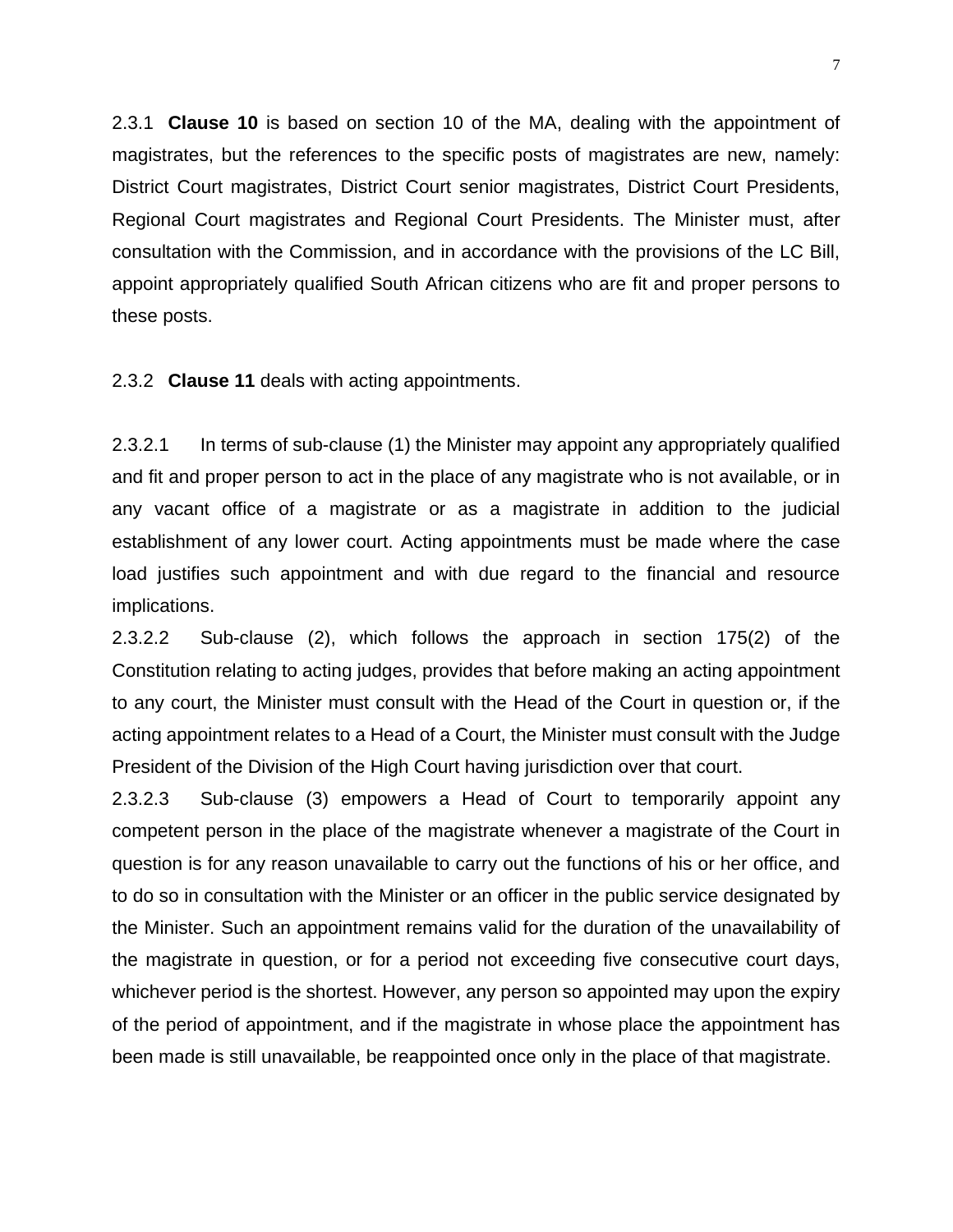2.3.3 **Clause 12** is similar to section 11 of the MA, which provides that the conditions of service of a magistrate must be determined in accordance with the regulations.

2.3.4 **Clause 13** is based on section 12 of the MA, which determines in sub-clause (1) that magistrates are entitled to such salaries, allowances or benefits as determined from time to time by the President by proclamation in the *Gazette*, after taking into account the recommendations of the Independent Commission for the Remuneration of Public Office-Bearers.

2.3.4.1 Sub-clause (4) provides for the establishment by the Commission of a Lower Courts Remuneration Committee, emanating from representations by the magistracy, which consists of two Regional Court Presidents, designated by the Regional Court Presidents, two District Court Presidents, designated by the District Court Presidents, two Regional Court magistrates, designated by the Regional Court magistrates, and two District Court magistrates, designated by the District Court magistrates.

2.3.4.2 Members of the Committee serve for a renewable term of three years, or until recalled or replaced by those who designated them as members. The Committee is empowered to elect one of its members as its chairperson, to hold such office for the period determined by the Committee, and the provisions of clause 8 are applicable in respect of the expenses of members of the Committee.

2.3.4.3 Sub-clause (5) provides that any remuneration payable to members of the Committee must be paid out of the National Revenue Fund as contemplated in section 213 of the Constitution. In terms of sub-clause (6) the remuneration of magistrates may not be reduced except by an Act of Parliament.

2.3.4.4 In terms of sub-clause (7) if an officer or employee in the public service is appointed as a magistrate, the period of his or her service as a magistrate must be reckoned as part of and continuous with his or her service in the public service for the purposes of leave, pension and any other condition of service.

2.3.5 **Clause 14** deals with retirement from office by magistrates, and is based largely on section 13 of the MA.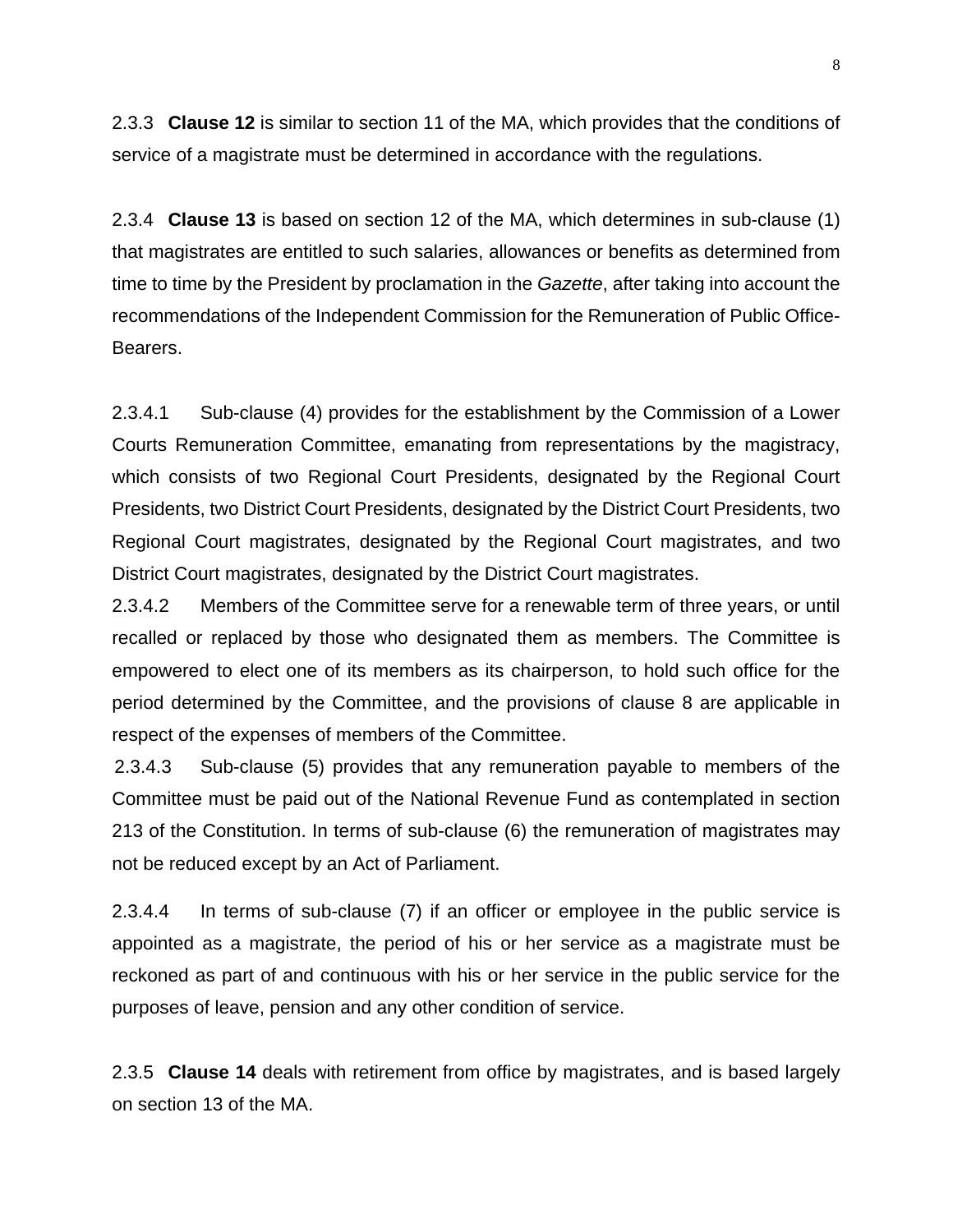2.3.5.1 Sub-clause (1) provides that a magistrate must retire from office on attaining the age of 65 years. However, in terms of sub-clause (2) the magistrate may notify the Commission in writing before reaching that age that he or she intends to continue to serve in that office for a specified period, but such a period may not be extended beyond the month in which the magistrate in question will attain the age of 70 years.

2.3.5.2 In terms of sub-clause (3) a magistrate may request the Minister to allow him or her to retire from office on account of continued ill-health or for any other reason which the Minister deems sufficient. The request to retire must reach the Minister at least six calendar months before the date on which the magistrate wishes so to retire, unless the Minister approves a shorter period.

2.3.5.3 A magistrate who has been allowed to retire on account of continued ill-health is entitled to such pension benefits as he or she would have been entitled to under the pensions Act applicable to him or her if his or her services had been terminated on the ground of continued ill-health occasioned without his or her being instrumental thereto.

2.3.5.4 If a magistrate is allowed to retire for any other reason, he or she is entitled to the benefits under the pensions Act applicable to him or her at the time of his or her retirement.

2.3.5.5 Sub-clause (4) requires a magistrate to resign from office by written notice to the Minister that he or she no longer wishes to serve in that office, and six calendar months must be given before resignation, unless the Minister approves a shorter period. In terms of sub-clause (5) a magistrate who is appointed to the office of a judge does not require to give the Minister six months' notice of resignation from office of the magistrate.

2.3.6 **Clause 15** deals with suspension or removal from office of magistrate.

2.3.6.1 In terms of sub-clause (2) the Minister is required to provisionally suspend a magistrate from office if—

(a) the Commission is satisfied that reliable evidence exists indicating that an allegation against that magistrate is of such a serious nature as to make it inappropriate for the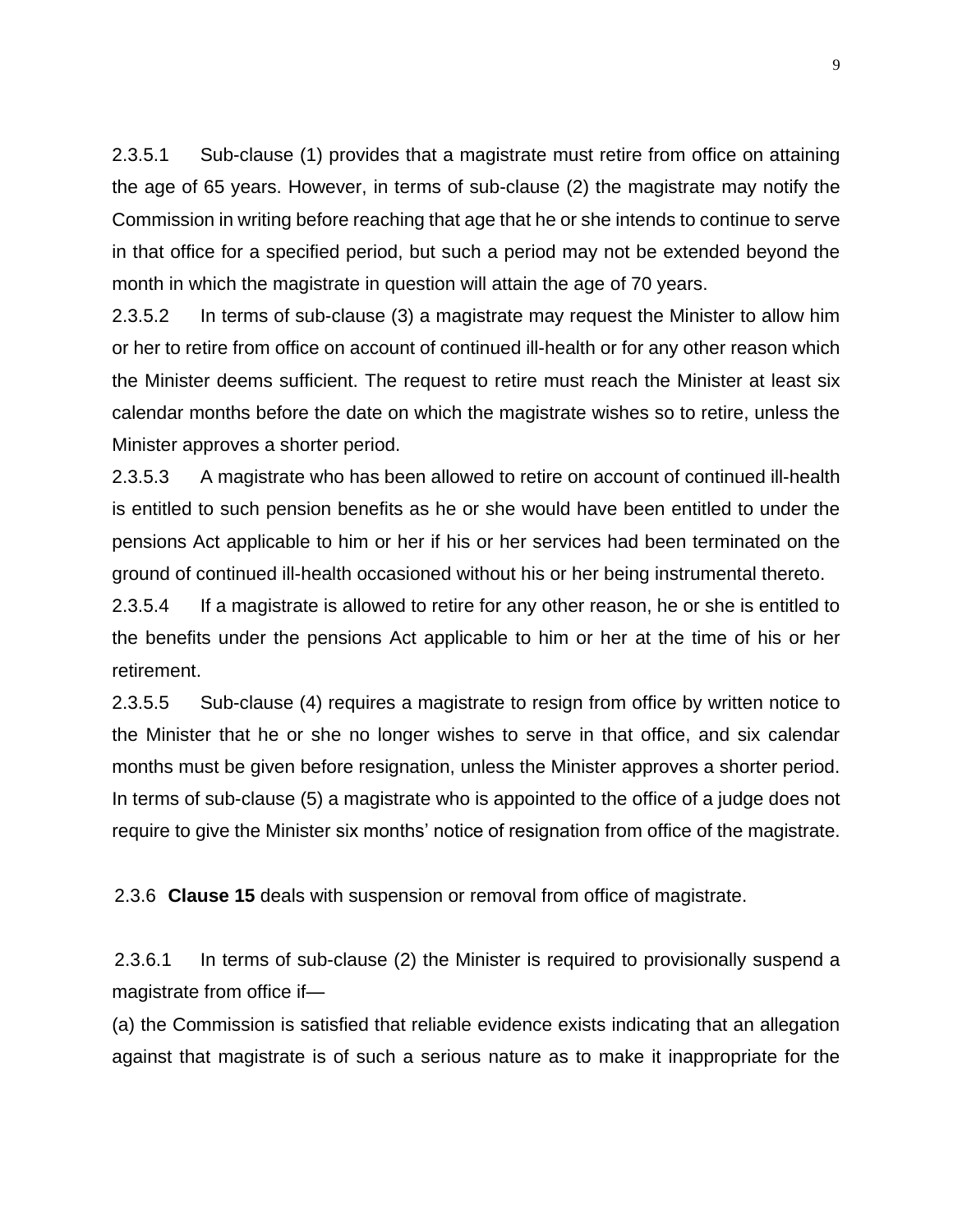magistrate to perform the functions of judicial office while the allegation is being investigated; and

(b) an investigation has been instituted by the Commission into such magistrate's fitness to hold office. The Minister must in this regard act on the advice of the Commission, after it has afforded the magistrate a reasonable opportunity to be heard regarding the desirability of such provisional suspension.

2.3.6.2 The provisional suspension of a magistrate lapses after 60 days from the date of the suspension, unless the Commission commences its inquiry, within that period, into the allegation in question by serving on the magistrate a written notice containing the allegation concerned. The enquiry by the Commission must be concluded as soon as possible.

2.3.6.3 Sub-clause (3) determines that if the removal of the magistrate from office is recommended by the Commission on account of—

(a) suffering from an incapacity;

(b) gross incompetence; or

(c) being guilty of gross misconduct,

the Minister must suspend that magistrate from office or, if the magistrate is, at that stage, already being provisionally suspended, confirm the suspension. A report on the suspension must be tabled in the National Assembly by the Minister within 14 days of such suspension if the Assembly is then in session, or, if not then in session, within 14 days after the commencement of the next ensuing session of the Assembly. The National Assembly must, as soon as is reasonably possible, pass a resolution as to whether or not the restoration of a magistrate to his or her office is recommended, after which the Minister must restore the magistrate concerned to his or her office or remove him or her from office.

2.3.6.4 Sub-clause (4) provides that unless the Commission determines otherwise, the remuneration of a magistrate is not affected during a period of suspension. If the Commission determines to reduce or withhold the remuneration of a magistrate, the Minister must table a report regarding that, and the reason therefor in the National Assembly within seven days of such determination, if the Assembly is then in session, or,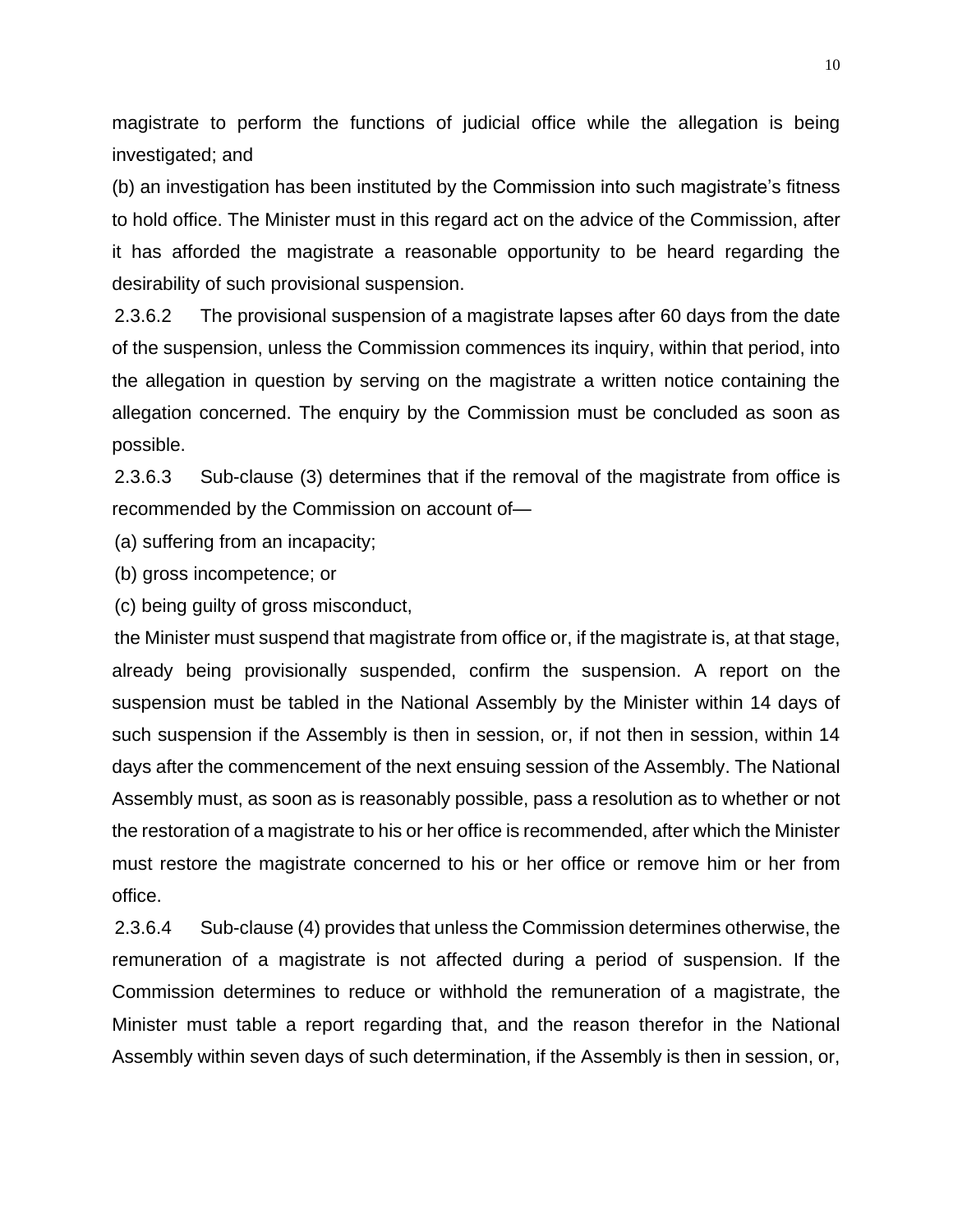if not then in session, within seven days after the commencement of the next ensuing session of the Assembly.

2.3.6.5 The National Assembly must, within 30 days or as soon thereafter as is reasonably possible, consider that report and pass a resolution as to whether or not the determination concerned is confirmed, either with or without amendment, or set aside. If the National Assembly passes a resolution that the determination is set aside, that determination lapses effective from the date when the determination was first made.

2.3.7 **Clause 16** is similar to section 14 of the MA, which provides that magistrates have the powers and duties conferred on or assigned to them by or under the laws of the Republic. However, the Minister may, after consultation with the Commission, make regulations conferring on or assigning to magistrates administrative powers and duties which do not affect the judicial independence of magistrates, including regulations empowering the Minister, after consultation with the Commission, to confer or assign administrative powers and duties of a general nature on or to magistrates.

2.3.8 **Clause 17** is based on section 15 of the MA, which provides in sub-clause (1) that magistrates may not perform other paid work without the consent of the Minister.

2.3.8.1 New provisions have been inserted to deal with the declaration of registrable interests which are similar to the provisions contained in section 13 of the Judicial Service Commission Act, 1994, in respect of judges of the superior courts.

2.3.8.2 Sub-clause (2) obliges every magistrate to disclose to the Registrar as prescribed, particulars of all his or her registrable interests and those of his or her immediate family members. 'Immediate family member' is for the purposes of clause 17 defined to mean the spouse, civil partner or permanent life partner of a magistrate and includes dependent children of, and family members living in the same household with, that magistrate. Sub-clause (3) requires the initial disclosure to be made within 60 days of a date fixed by the President by proclamation and thereafter annually and in such instances as prescribed.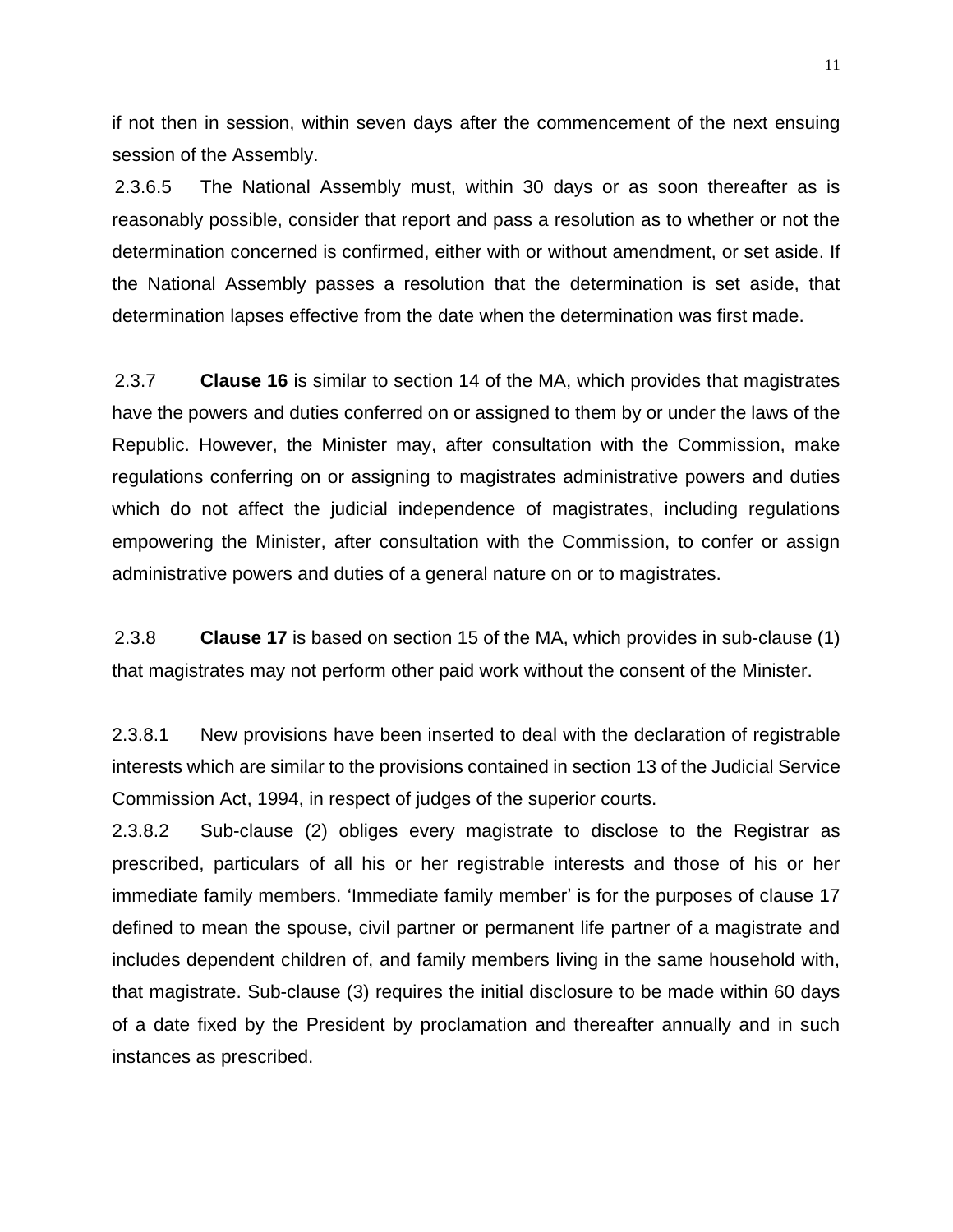2.3.8.3 The Registrar is obliged to open and keep a register which must record the particulars of magistrates' registrable interests, amend any entries in the Register when necessary and perform the other duties in connection with the Register as required in terms of the Act.

2.3.8.4 In terms of sub-clause (5) the Minister must, after consultation with the Commission, make regulations regarding the content and management of the register. Sub-clause (6) obliges the Minister to table in Parliament the said regulations, before being published in the *Gazette*, for approval and Parliament may, after obtaining and considering public comment thereon, approve the regulations or any subsequent amendment thereof.

2.3.9 **Clause 18**, dealing with equal benefits accruing to spouses and partners of magistrates is similar to section 15A of the MA. In terms of sub-clause (1) a person is regarded as the lawfully wedded spouse of a magistrate who is not legally married but is involved with not more than one person in a permanent heterosexual or same-sex life partnership in which reciprocal duties of support have been undertaken and which is registered with the Secretary. Sub-clause (2) recognizes polygamous marriages entered into under the Recognition of Customary Marriages Act, 1998 (Act No. 120 of 1998), in terms of which all the spouses of the magistrate are, for all purposes, regarded as the lawfully wedded spouses of that magistrate.

2.3.10 **Clause 19** provides for the making of the regulations by the Minister after consultation with the Commission regarding certain specified matters relating to magistrates.

2.3.11 **Clause 20** provides specifically for the repeal of the MA.

2.3.12 **Clause 21** deals with transitional provisions and savings.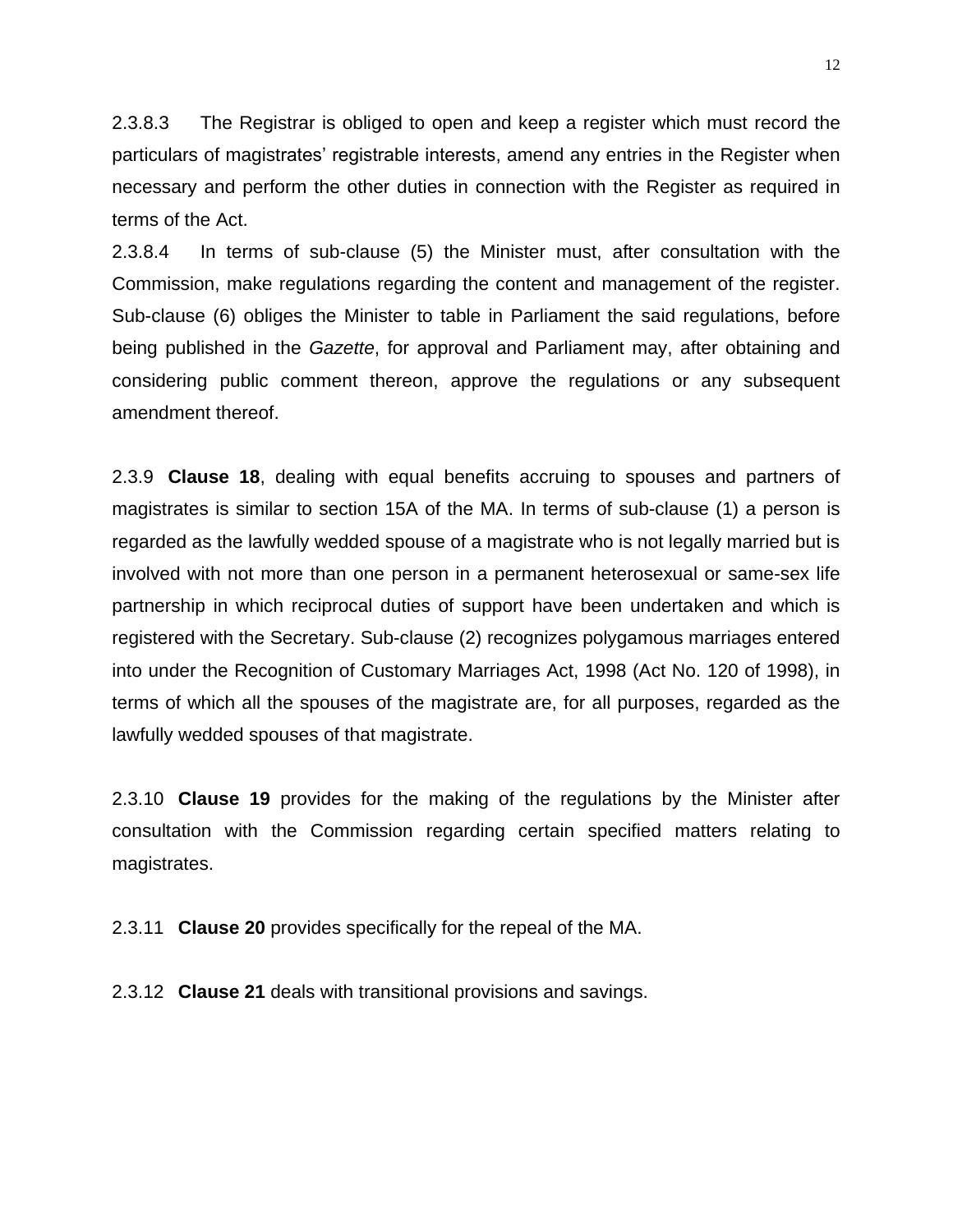2.3.12.1 In terms of sub-clause (1) a member of the Magistrates Commission in terms of the Magistrates Act, 1993, is deemed to have been appointed in terms of the Bill, and remains in that office for a period of 12 months after the commencement of the Bill.

2.3.12.2 Sub-clause (2)*(a)* provides that a person who holds the office of a judicial officer of a lower court, continues to hold such office, subject to changes in the designation of offices, and the provisions of the Bill are applicable to such person.

2.3.12.3 Sub-clause (2)*(b)* changes the designation of magistrates in terms of which "Chief Magistrate" becomes "District Court President", "magistrate" or "additional magistrate" become "District Court senior magistrate" or "District Court magistrate", "regional magistrate who is head of a regional division" becomes "Regional Court President" and "regional magistrate" becomes "Regional Court magistrate".

2.3.12.4 Sub-clause (3) saves the existing regulations and provides that notwithstanding the repeal of the Magistrates Act, 1993 any regulation made under that Act continues to be in force until repealed or amended under section 19, and any pending investigation or matter in terms of such a regulation must be dealt with and concluded as if the Bill had not been passed, unless determined otherwise by any regulation made under section 19.

2.3.13 **Clause 22** deals with the short title and commencement of the Bill. If enacted, the Bill will be called the Magistrates Act, 2022, and will come into operation on a date to be fixed by the President by proclamation in the *Gazette*.

### **3. DEPARTMENTS/BODIES/PERSONS CONSULTED**

3.1 The Bill was published in the *Gazette* and the public were invited to submit comments thereon.

# **4. IMPLICATIONS FOR PROVINCES**

There are no implication for provinces.

# **5. FINANCIAL IMPLICATIONS FOR STATE**

The Bill has no financial implications.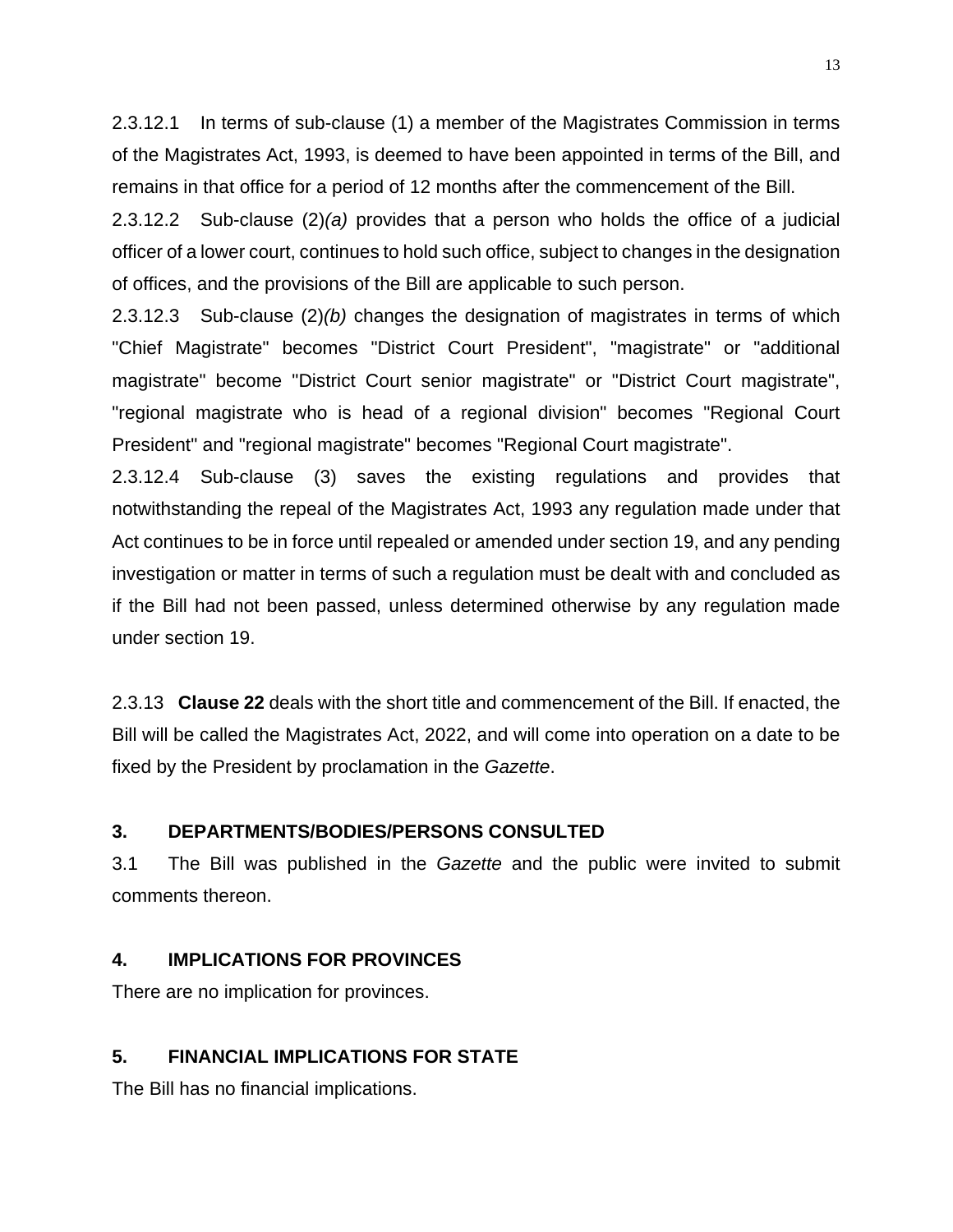### **6. PARLIAMENTARY PROCEDURE**

6.1 The Department of Justice and Constitutional Development is of the opinion that the Bill should be dealt with in accordance with the procedure set out in section 75 of the Constitution, since it contains no provisions to which the procedure set out in section 74 or 76 of the Constitution applies.

6.2 The Constitution distinguishes between four categories of Bills as follows: Bills amending the Constitution (section 74); Ordinary Bills not affecting provinces (section 75); Ordinary Bills affecting provinces (section 76); and Money Bills (section 77). A Bill must be correctly classified or tagged; otherwise it would be constitutionally invalid.

6.3 The Bill has been considered against the provisions of the Constitution relating to the tagging of Bills, and against the functional areas listed in Schedule 4 to the Constitution.

6.4 The Constitutional Court stated in the case of *Tongoane and Others v Minister of Agriculture and Land Affairs and Others* 2010 (8) BCLR 741 (CC), that the test for the tagging of Bills essentially entails that "any Bill whose provisions in substantial measure" affects the provinces must be classified to follow the section 76 procedure.

6.5 The Bill seeks to replace the current Magistrates Act, to incorporate all the provisions relating to the appointment of judicial officers of the lower courts in the Bill itself, and to bring the procedure for dealing with complaints about magistrates' conduct in line with the dispensation applicable to judges in the superior courts. Therefore the substance of the Bill is to provide for matters relating to magistrates, which is a matter not listed in Schedule 4 of the Constitution as a matter of concurrent jurisdiction between national and provincial legislatures. In the final analysis, it is the Department's view that the subject matter of the Bill does not fall within any of the functional areas listed in Schedule 4 or Schedule 5 to the Constitution. Consequently, the Department is of the opinion that the Bill is an ordinary Bill not affecting provinces and that it must be dealt with in accordance with the procedure set out in section 75 of the Constitution.